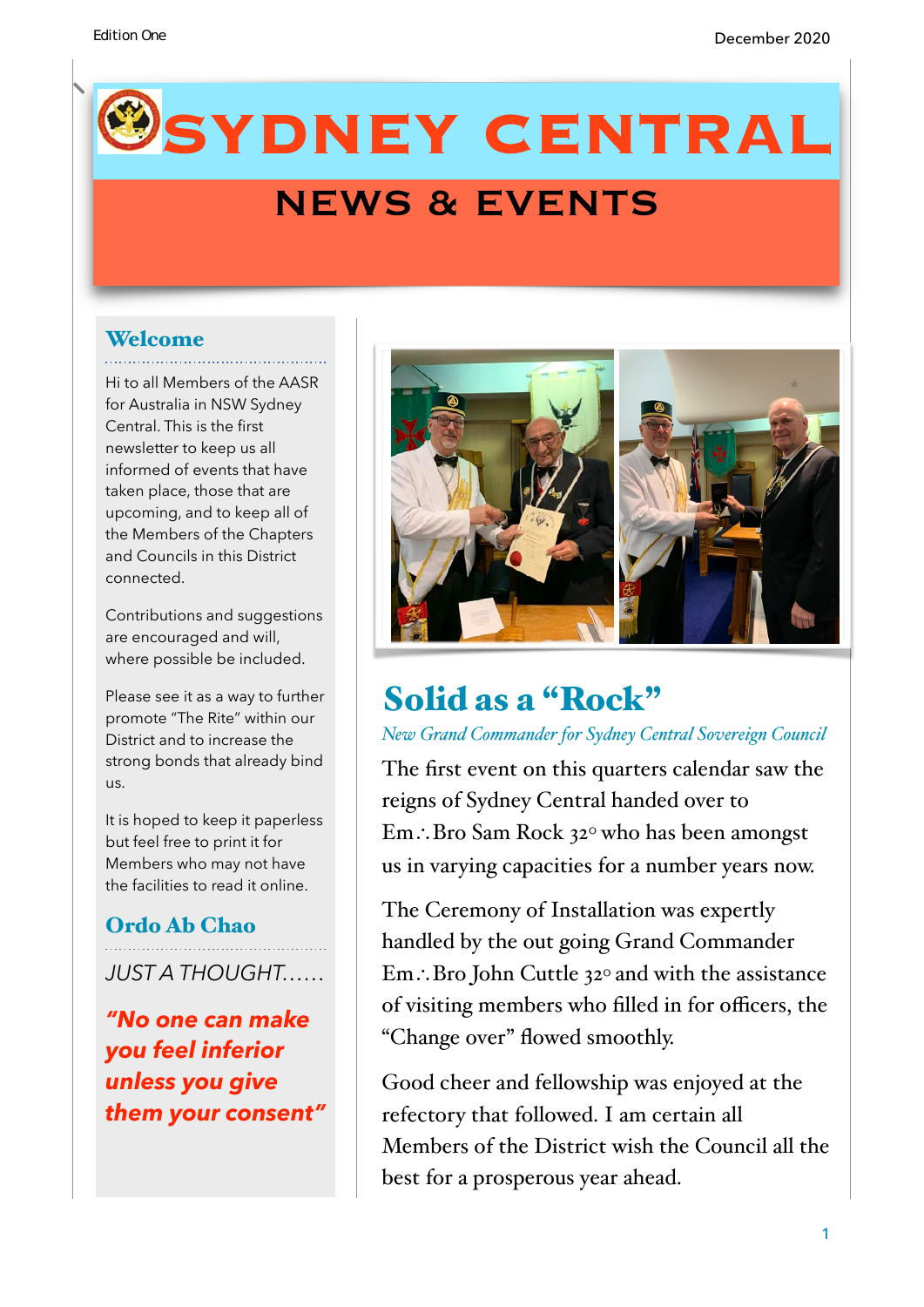

The November meeting of the Sydney St Andrew Chapter saw Em∴Bro Malcolm Stradwick 32° relished and excel as "stand in" MWS for the perfection of E & P Bro Aleks Savki.

Bro Savki enjoyed the evening and mentioned the similarities between his Serbian background and symbols in our Rite, in particular the double headed eagle

on the flag of that country.

The Saint



assigned to him as a young boy was St John who as we know is a significant icon in our Masonic history.

Seems like he was born to be a Mason and we now welcome him as a future key member of the Ancient and Accepted Scottish Rite for Australia.

## *"Ham please? Yes please!"*

*University of Sydney Chapter once again celebrated the "Yule tide" festivities with a traditional Christmas dinner.* 

*This report fom M*∴*Il*∴ *Bob Lions.*

On 4th December, some 24 members of the Chapter and their guests gathered in the SMC for the Chapter's "Ham Dinner".

It was a very informal atmosphere and truly in the spirit of "disinterested friendship". We had the opportunity to mingle, meet partners and to enjoy that chatting which is far too often curtailed after meetings.

As for the ham, the tradition started many years ago when we demanded the right to carve our own ham rather than get the slices of pink rubber which are normally served up at this time of the year. If it is white rubber you know it is turkey, if it is brown it is beef or lamb! SMC plays up to this and served a beautifully baked ham which we dutifully demolished.

As it was their Christmas menu, we commenced with beautiful tiger prawns, then the aforementioned ham with accompanying salads, veggies and sauces. (Our vegetarians certainly didn't have to starve as the range of green things was wide enough to satisfy them.) Then, to top it off, a range of

yummy desserts!



Thus, we had a great night and did spare a thought for those who missed it. Maybe they won't be missing its annual recurrence on 4th December 2020 if they put the date in their diary now!

#### District Meeting Dates for the Diary

| <b>Sydney Central Sovereign Council:</b>           | <b>10th February</b> |
|----------------------------------------------------|----------------------|
| <b>PCES Sovereign Council:</b>                     | <b>4th March</b>     |
| <b>Sydney St Andrew Sovereign Chapter:</b>         | <b>26th February</b> |
| <b>The Sydney Chapter:</b>                         | <b>3rd March</b>     |
| University of Sydney Sovereign Chapter: 27th March |                      |